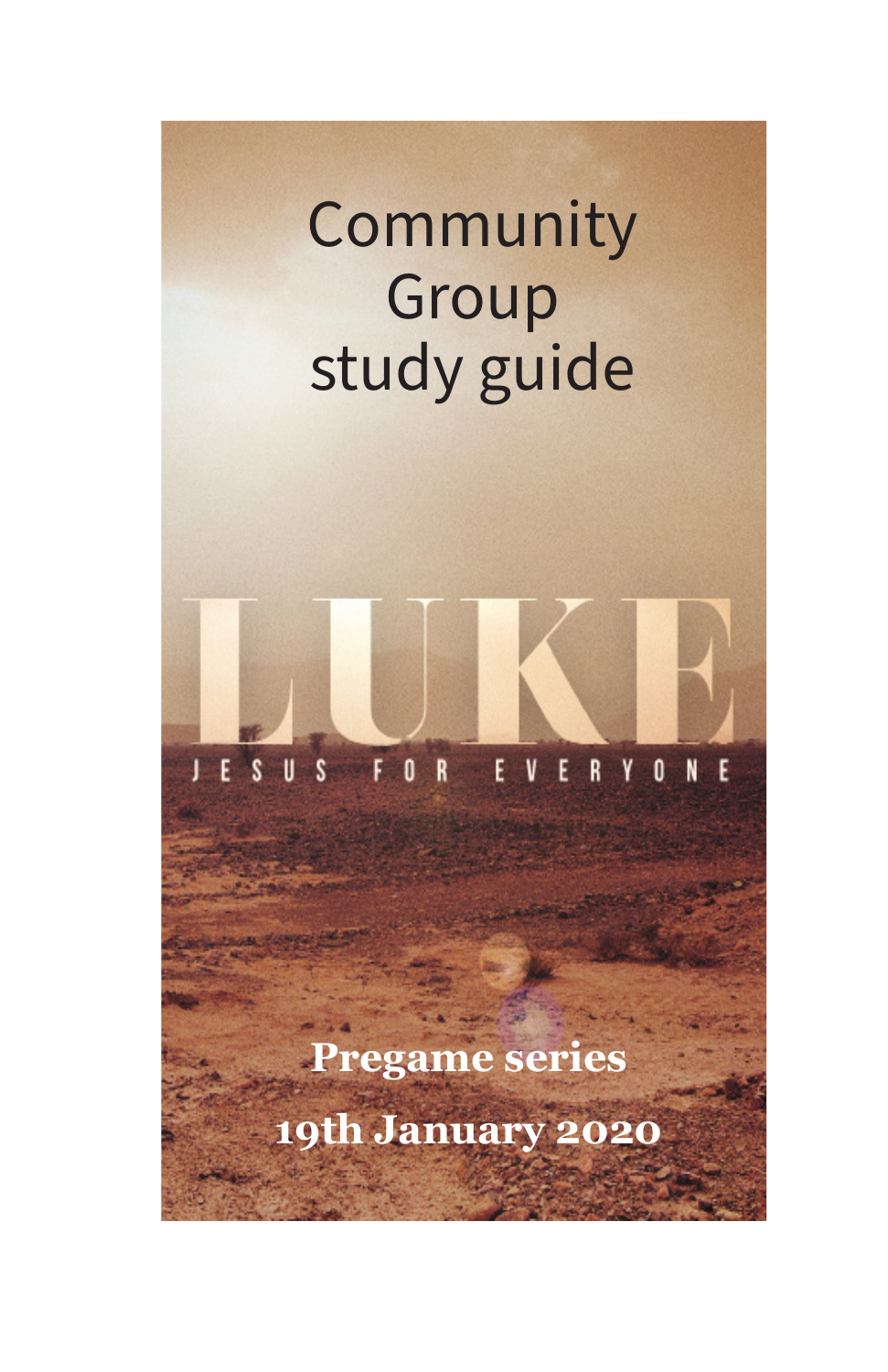

Before every major sporting event there is the pregame show, which provides information for those who are both knowldeable and inexperienced so that when kick off takes place they can more fully understand what is taking place and enjoy the game more.

In this series we are going to look at four stories which take place before Jesus kicks off His ministry, and Luke gives us these stories so when Jesus does start His ministry we have all the information we need to be on board with Him from the beginning.

However, unlike many sports pregame shows which simply have to fill time, Luke isn't interested in giving us stories for the sake of filling time, but he tells us about plays which take place which get us excited about who Jesus might be and cheering for Him when His ministry starts.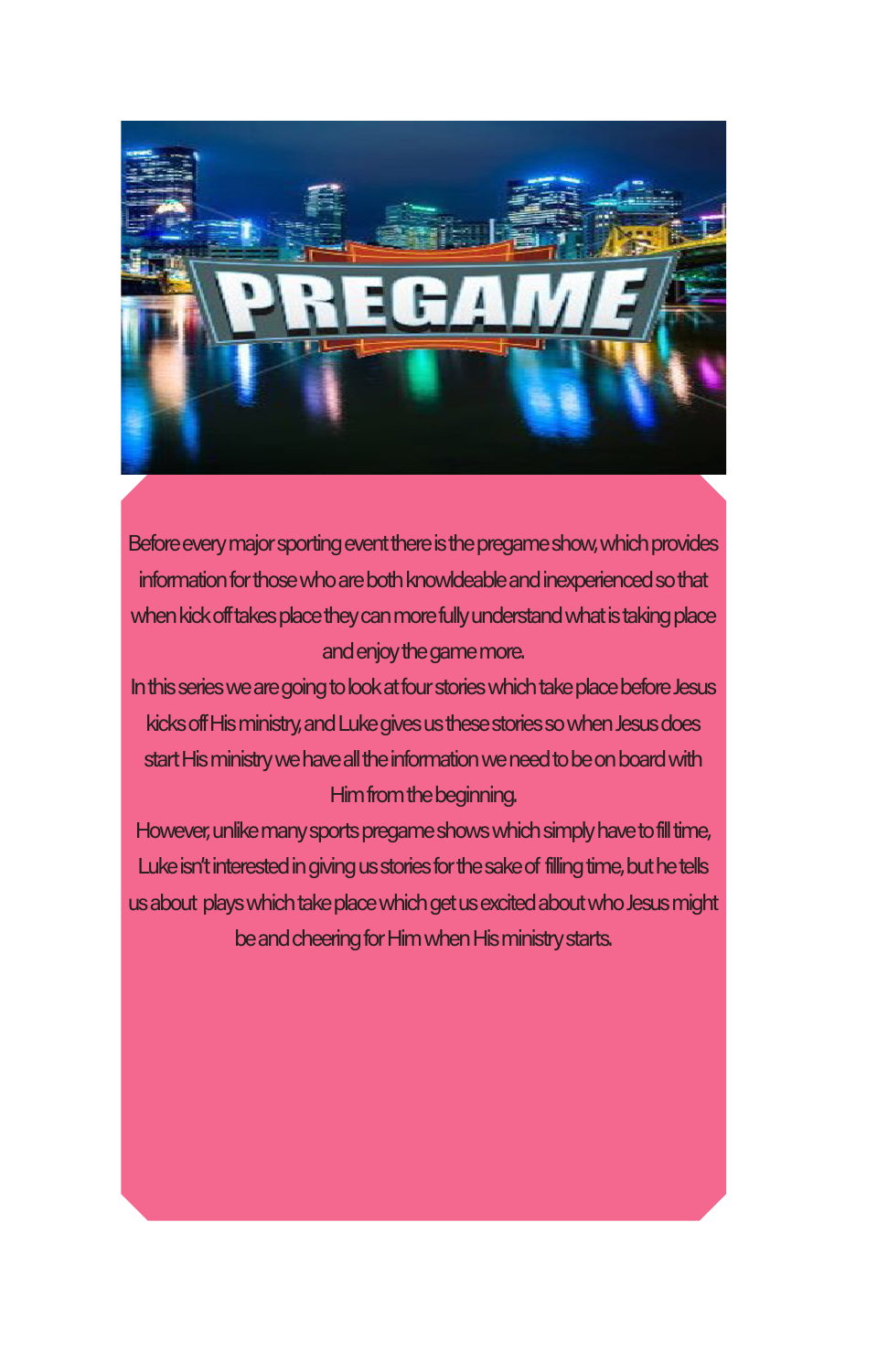

*21 Now when all the people were baptized, and when Jesus also had been baptized and was praying, the heavens were opened, 22 and the Holy Spirit descended on him in bodily form, like a dove; and a voice came from heaven, "You are my beloved Son; with you I am well pleased."* 

*23 Jesus, when he began his ministry, was about thirty years of age, being the son (as was supposed) of Joseph, the son of Heli, 24 the son of Matthat, the son of Levi, the son of Melchi, the son of Jannai, the son of Joseph, 25 the son of Mattathias, the son of Amos, the son of Nahum, the son of Esli, the son of Naggai, 26 the son of Maath, the son of Mattathias, the son of Semein, the son of Josech, the son of Joda, 27 the son of Joanan, the son of Rhesa, the son of Zerubbabel, the son of Shealtiel, the son of Neri, 28 the son of Melchi, the son of Addi, the son of Cosam, the son of Elmadam, the son of Er, 29 the son of Joshua, the son of Eliezer, the son of Jorim, the son of Matthat, the son of Levi, 30 the son of*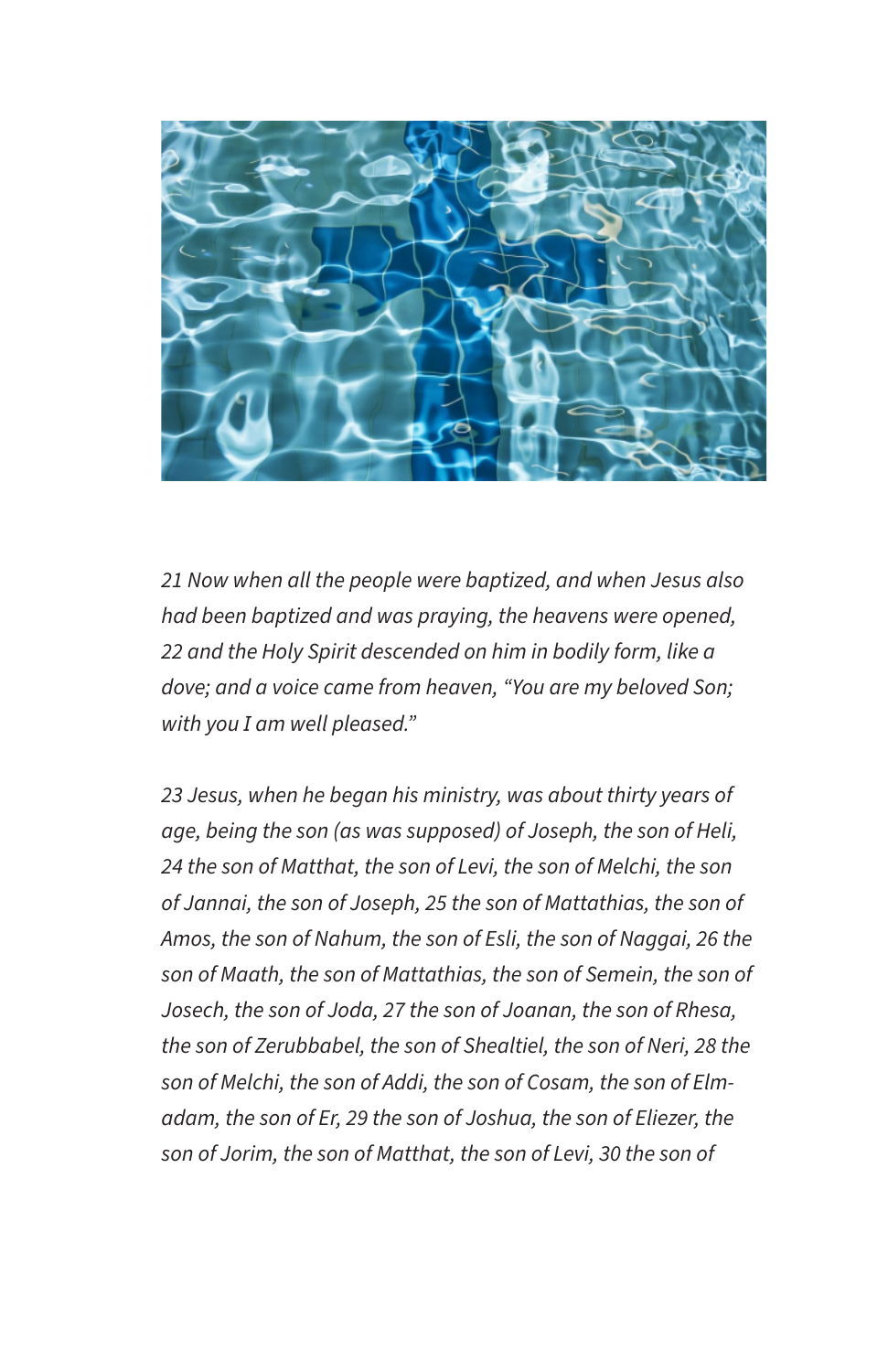*Simeon, the son of Judah, the son of Joseph, the son of Jonam, the son of Eliakim, 31 the son of Melea, the son of Menna, the son of Mattatha, the son of Nathan, the son of David, 32 the son of Jesse, the son of Obed, the son of Boaz, the son of Sala, the son of Nahshon, 33 the son of Amminadab, the son of Admin, the son of Arni, the son of Hezron, the son of Perez, the son of Judah, 34 the son of Jacob, the son of Isaac, the son of Abraham, the son of Terah, the son of Nahor, 35 the son of Serug, the son of Reu, the son of Peleg, the son of Eber, the son of Shelah, 36 the son of Cainan, the son of Arphaxad, the son of Shem, the son of Noah, the son of Lamech, 37 the son of Methuselah, the son of Enoch, the son of Jared, the son of Mahalaleel, the son of Cainan, 38 the son of Enos, the son of Seth, the son of Adam, the son of God.*

Luke 3:21–38 (ESV)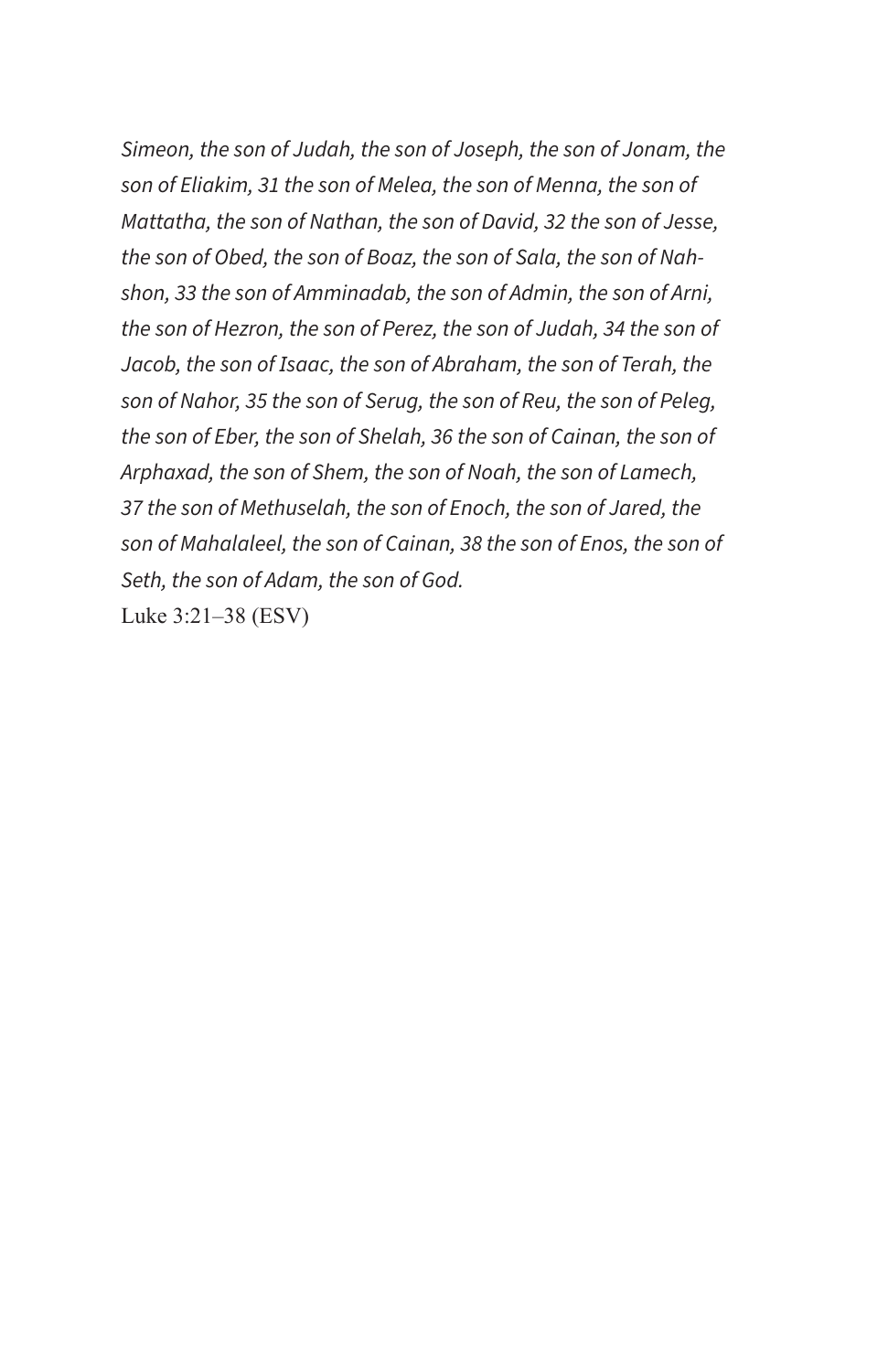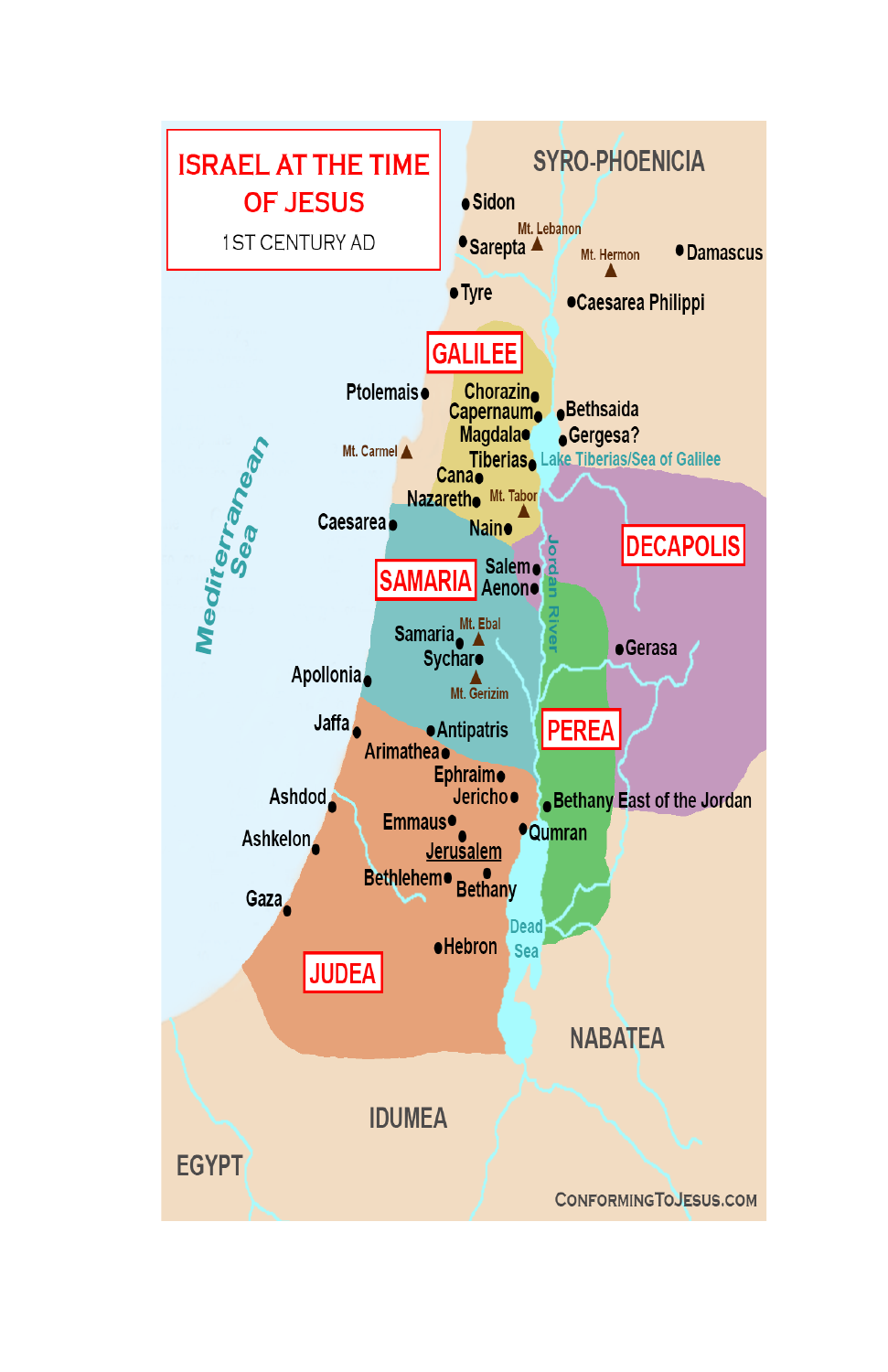### **Commentary**

Luke's Gospel does not include some of the details leading up to Jesus' baptism that the other Gospels do. Jesus appears as John is baptising the crowds who have come out to him to receive His baptism or repentance. One question is why Jesus is being baptised? In Matthew's Gospel John protests at Jesus' request, telling Jesus he is the one who should be getting baptised by Jesus, but Jesus tells John, *"Let it be so now, for thus it is fitting for us to fulfill all righteousness."* Then he consented. (Matthew 3:15 ESV). Cleary Jesus was not getting being baptised with the baptism of repentance, as being the sinless, perfect, Son of God He had nothing to repent of. Perhaps, it is a way for Jesus to identify with those who have received the baptism of repentance and are waiting for the messiah to come and fill them. Luke's real focus is in verse 22 and the coming of the Holy Spirit on Jesus, which Luke tell us happens when Jesus us praying after His baptism. Jesus is annointed for divine service and as such He fulfills Old Testament prophecy found such as that found in Psalm 2, especially verse 7.

 *7 I will tell of the decree:* 

 *The LORD said to me, "You are my Son;* 

 *today I have begotten you.* 

 *8 Ask of me, and I will make the nations your heritage, and the ends of the earth your possession.* 

 *9 You shall break them with a rod of iron and dash them in pieces like a potter's vessel."* 

 *10 Now therefore, O kings, be wise; be warned, O rulers of the earth.*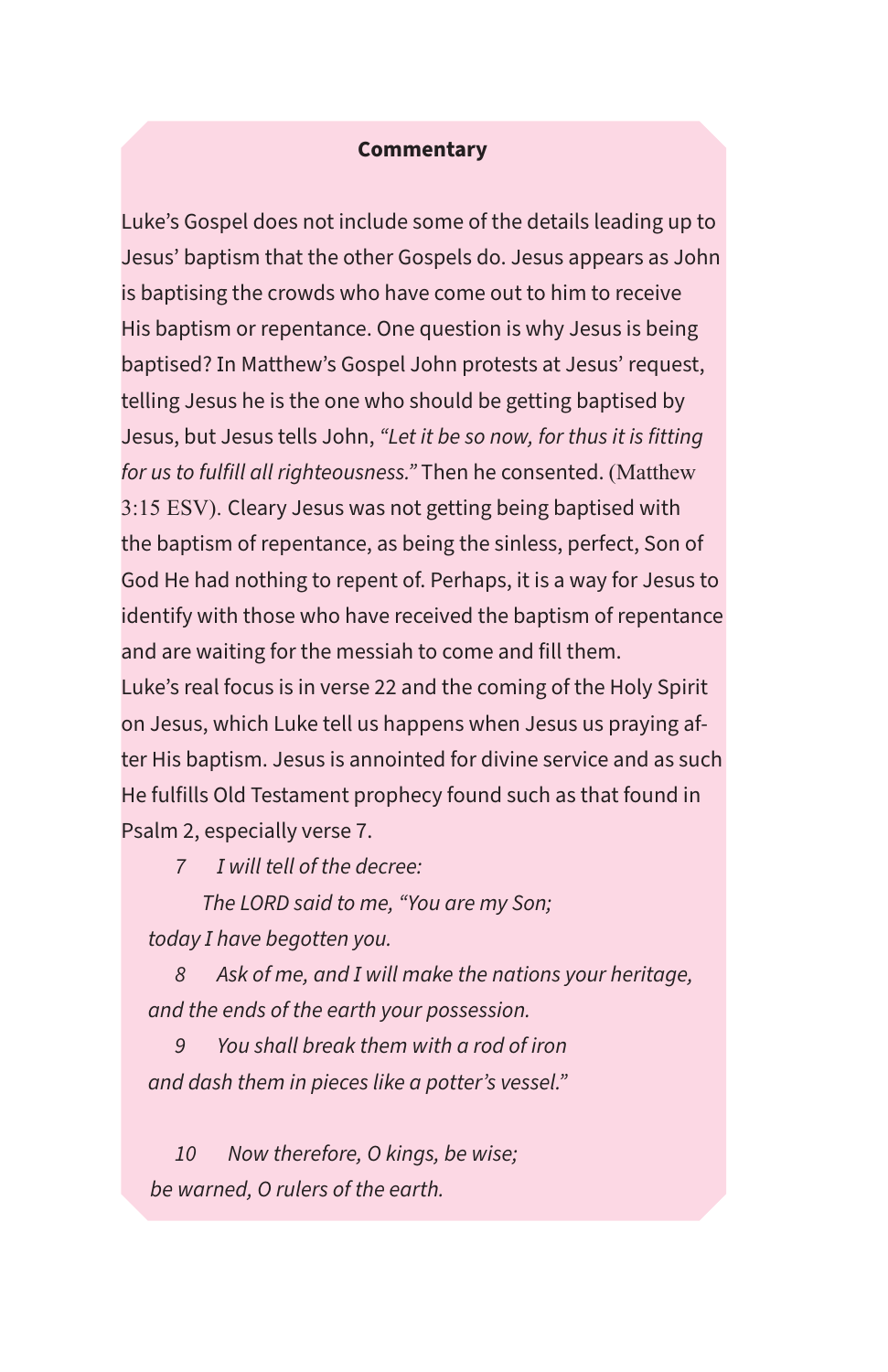*11 Serve the LORD with fear, and rejoice with trembling.* 

 *12 Kiss the Son,* 

 *lest he be angry, and you perish in the way, for his wrath is quickly kindled.* 

 *Blessed are all who take refuge in him.*  (Psalm 2:7–12ESV)

This psalm also brings to mind how Jesus also fulfils te Davidic kingship; He is the annointed one. The coming of the Spirit on Jesus is the empowerment He will need to fulfil His ministry, and the visible form of the Spirt is an annoucement in itself to those who witness the coming of the Spirt upon Him like John. Just in case anyones misses the point and doesn't understand what is happening, there is the divine voice from heaven; "This is my beloved Son, with whom I am well pleased."

As Jesus is about to start His ministry, Luke takes the time to give us His genealogy which identifies Jesus with human beings from the very first man, but also identifies Him clearly as the Son of God. Adam had a unique sonship to God as the first man, but Jesus has a more unique Sonship to God as the eternal Son of God.

Luke starts out the genealogy by saying that people supposed that Jesus was the son of Joseph, but of course they are wrong and Luke's readers already know this.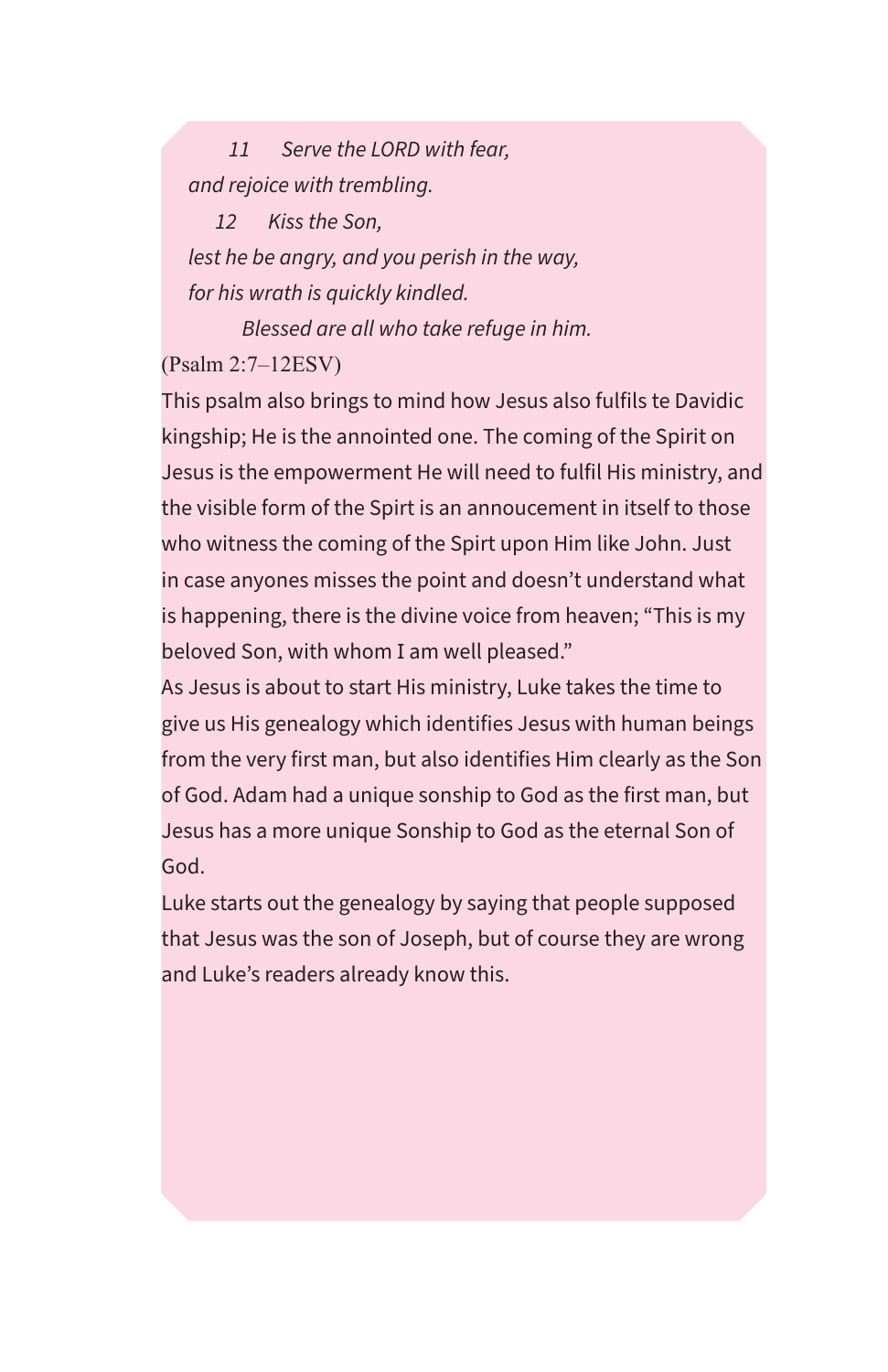# **Group Study**

Open the group with prayer and discuss how you have used your application from last week's study in your life, and what you have learned from it.

Have you ever watched a game, and afterwards as you chatted about it with your friends, although you agree on the main aspects of match, you had different emphasis in your respective recollections?

How do you think that plays into the way the Gospel writers chose what to write about?

Where do you think Luke's emphasis lies?

### **Read Matthew 3:13-15, Mark 1:9-11, and John 1:32-34**

Why do you think Jesus was baptised? What is the signifcance of His baptism for you?

When Jesus had been baptised, He prayed. How important is prayer in Jesus' life?

if prayer played such an important part in Jesus' life how crucial is it in yours?

The coming of the Holy Spirit on Jesus and the voice from heaven was a sign of His commisioning. Read the following passage and discuss how Jesus does that.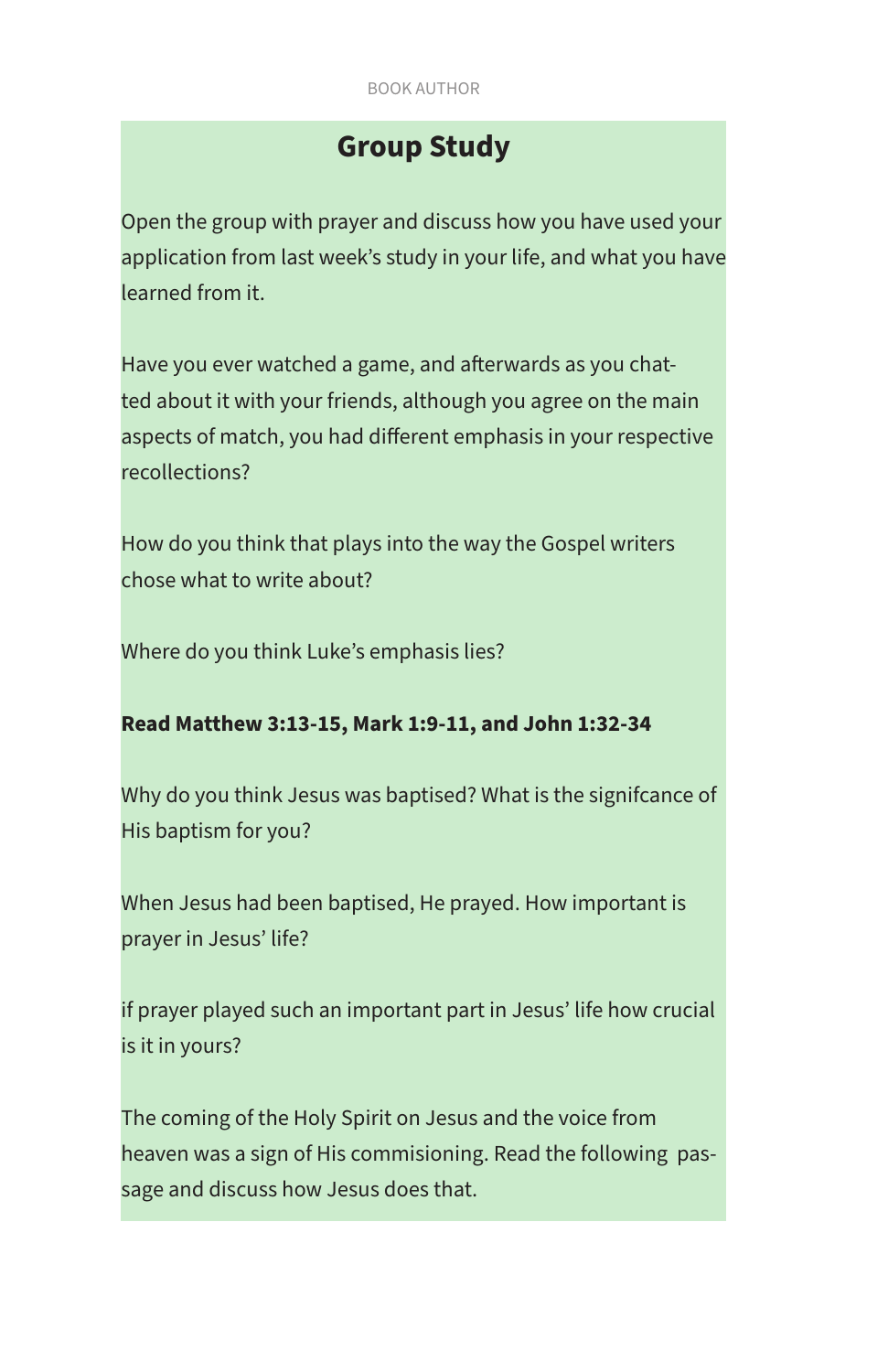*The LORD's Chosen Servant*

*42 Behold my servant, whom I uphold, my chosen, in whom my soul delights;* 

 *I have put my Spirit upon him; he will bring forth justice to the nations.* 

 *2 He will not cry aloud or lift up his voice, or make it heard in the street;* 

 *3 a bruised reed he will not break, and a faintly burning wick he will not quench; he will faithfully bring forth justice.* 

 *4 He will not grow faint or be discouraged till he has established justice in the earth; and the coastlands wait for his law.* Isaiah 42:1–4 (ESV)

The Holy Spirit was pivotal in Jesus' coming to this word (involved in His conception), He the power in Jesus' ministry starting here with His commisioning, and He was key in Jesus' resurection.

Think about how the same Spirit is in you if you have repented and received Jesus as your Lord and Saviour. How does that make you feel? How much attention to Him? What might change in your life if you paid Him more attention?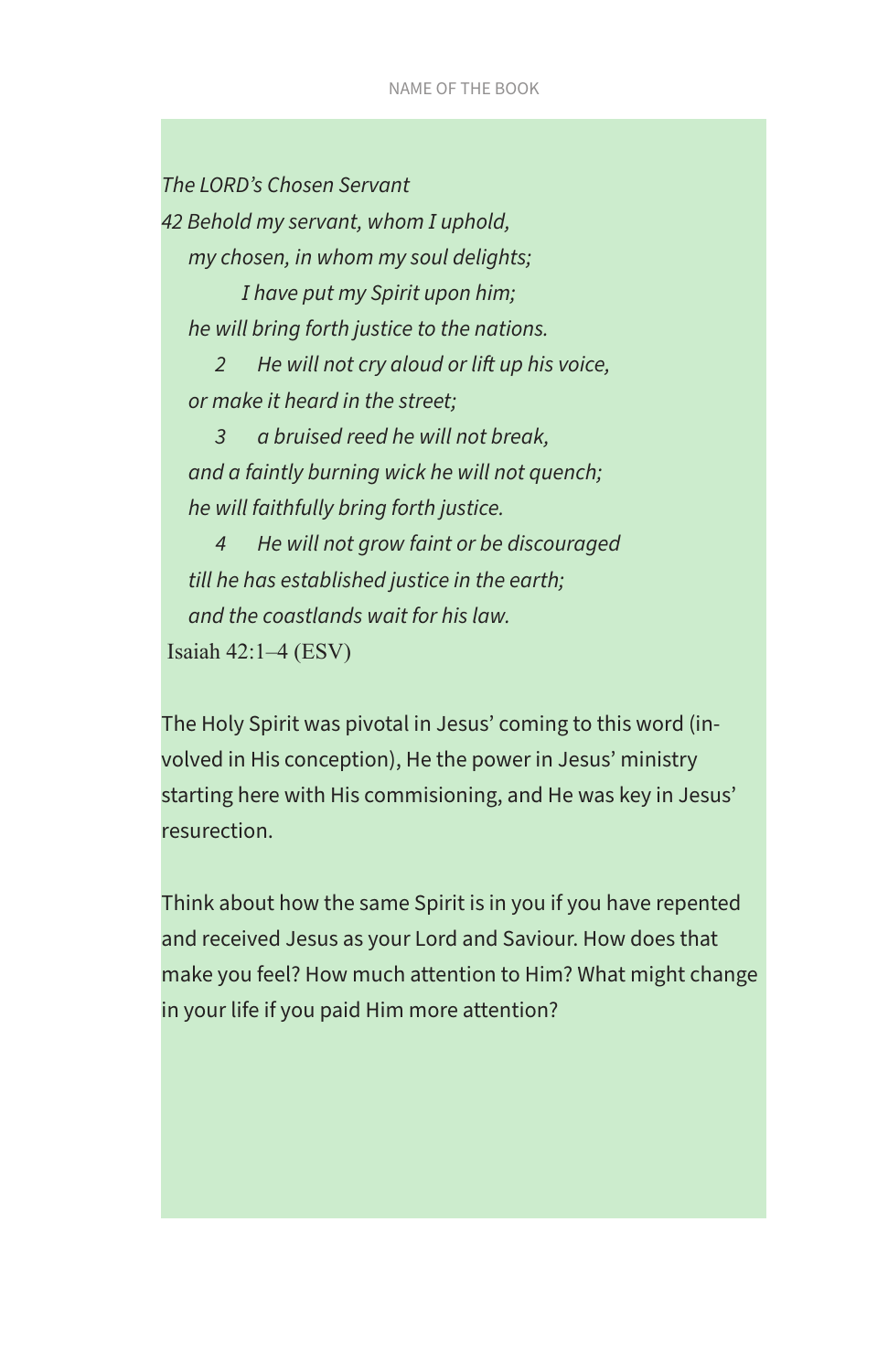### **Personal study time**

Why do people place so much importance on genealogies? How well do you know your family tree? In what way are you are a reflection of everyone who has come before you?

As you think of your genealogy, who is the predecssor you are most proud of being in it, and who is the one you are least proud of being in it.

Do you think anyone of your ancestors could have visualised how you would be today?

Read through Jesus' genealogy, do you think anyone of them could have realised what God had in mind for their lives in His great tapestry of weaving together the salvations story?

Read Jesus' genealogy and reflect and on the connection of: **Jesus the Son of Adam** 

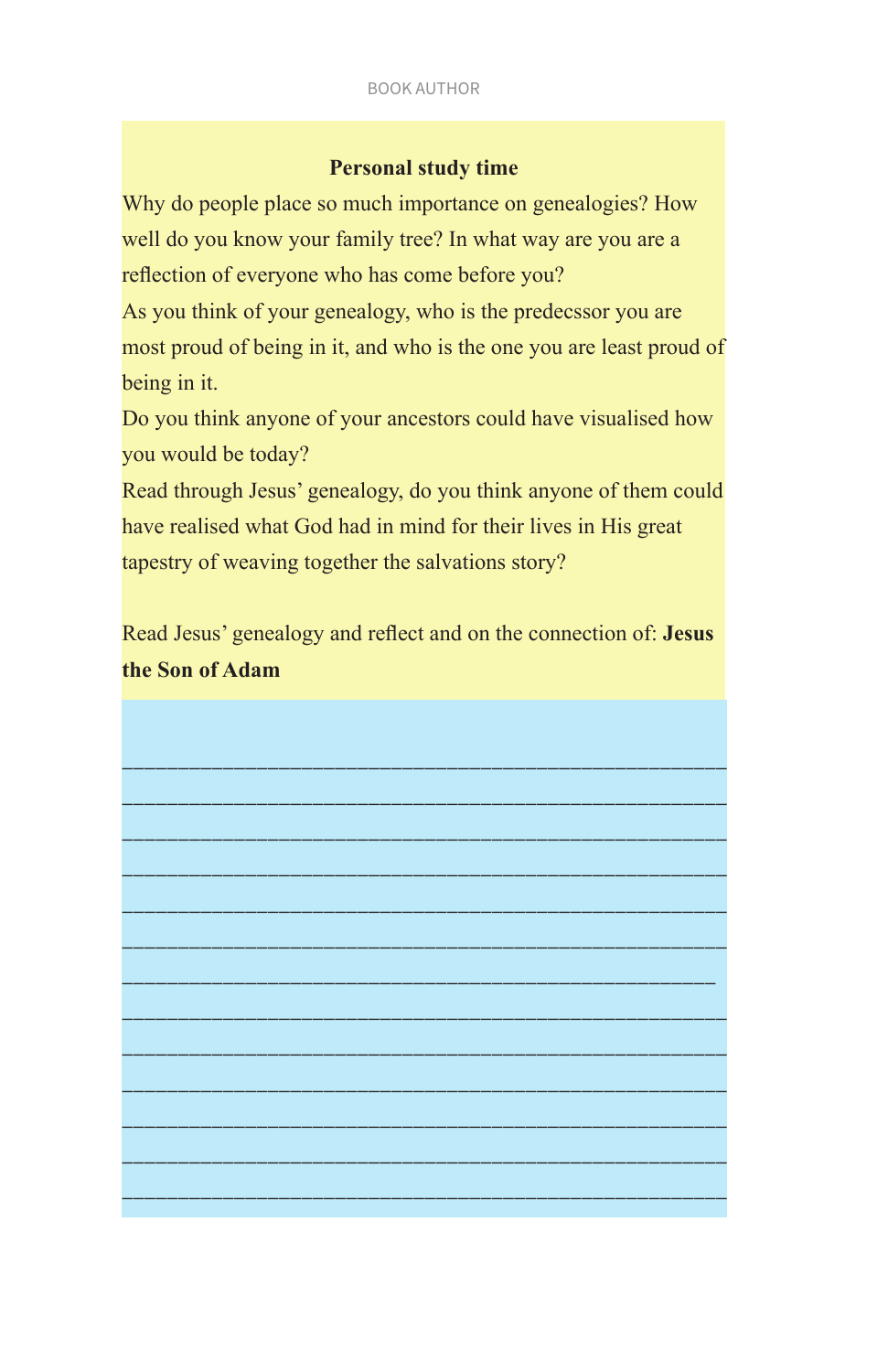| <b>Jesus the Son of David</b> |
|-------------------------------|
|                               |
|                               |
|                               |
|                               |
|                               |
|                               |
|                               |
|                               |
|                               |
|                               |
|                               |
|                               |
|                               |
|                               |
|                               |
|                               |
|                               |
|                               |
|                               |
|                               |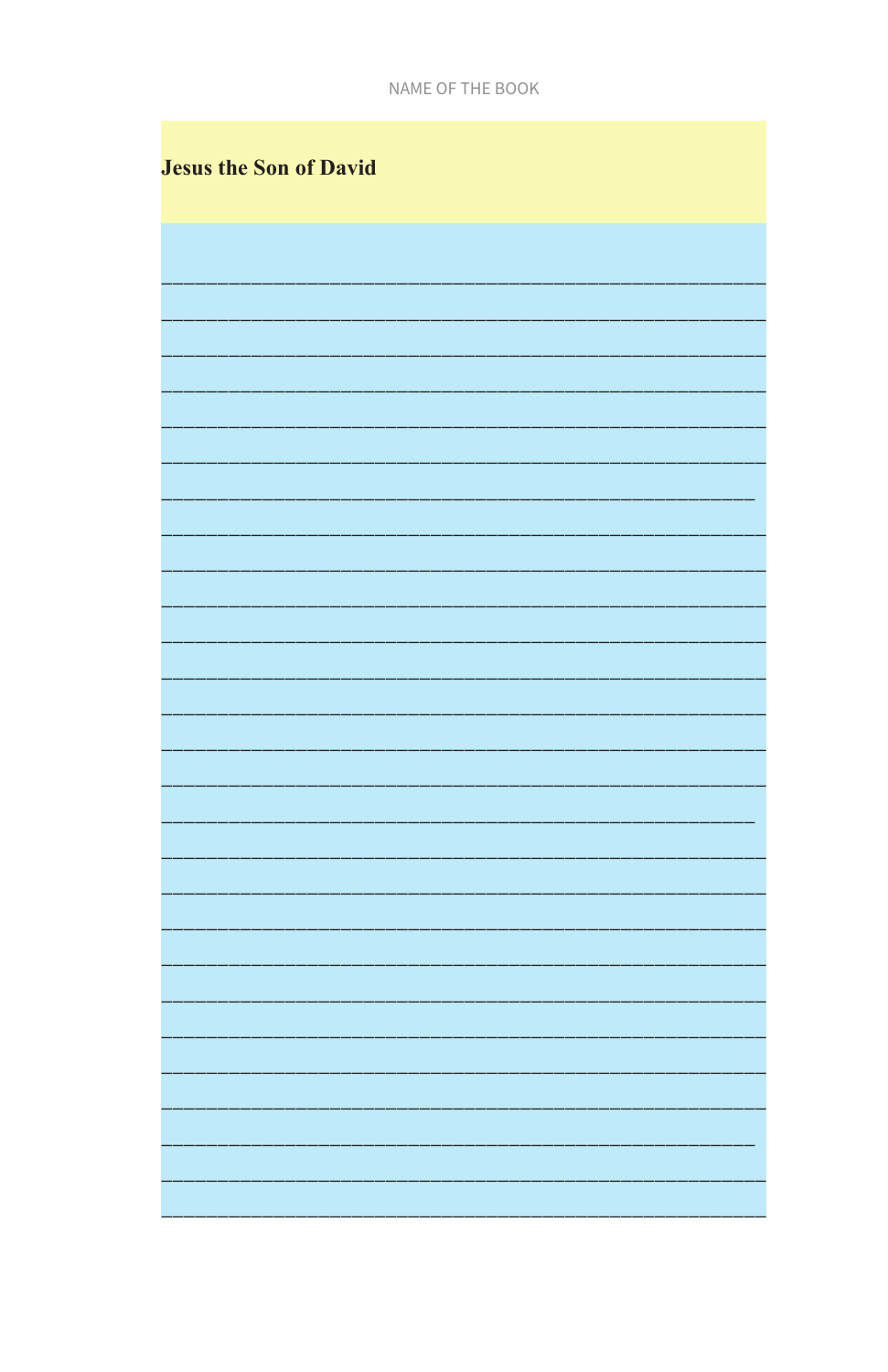| Jesus the Son of God. |  |  |  |  |
|-----------------------|--|--|--|--|
|-----------------------|--|--|--|--|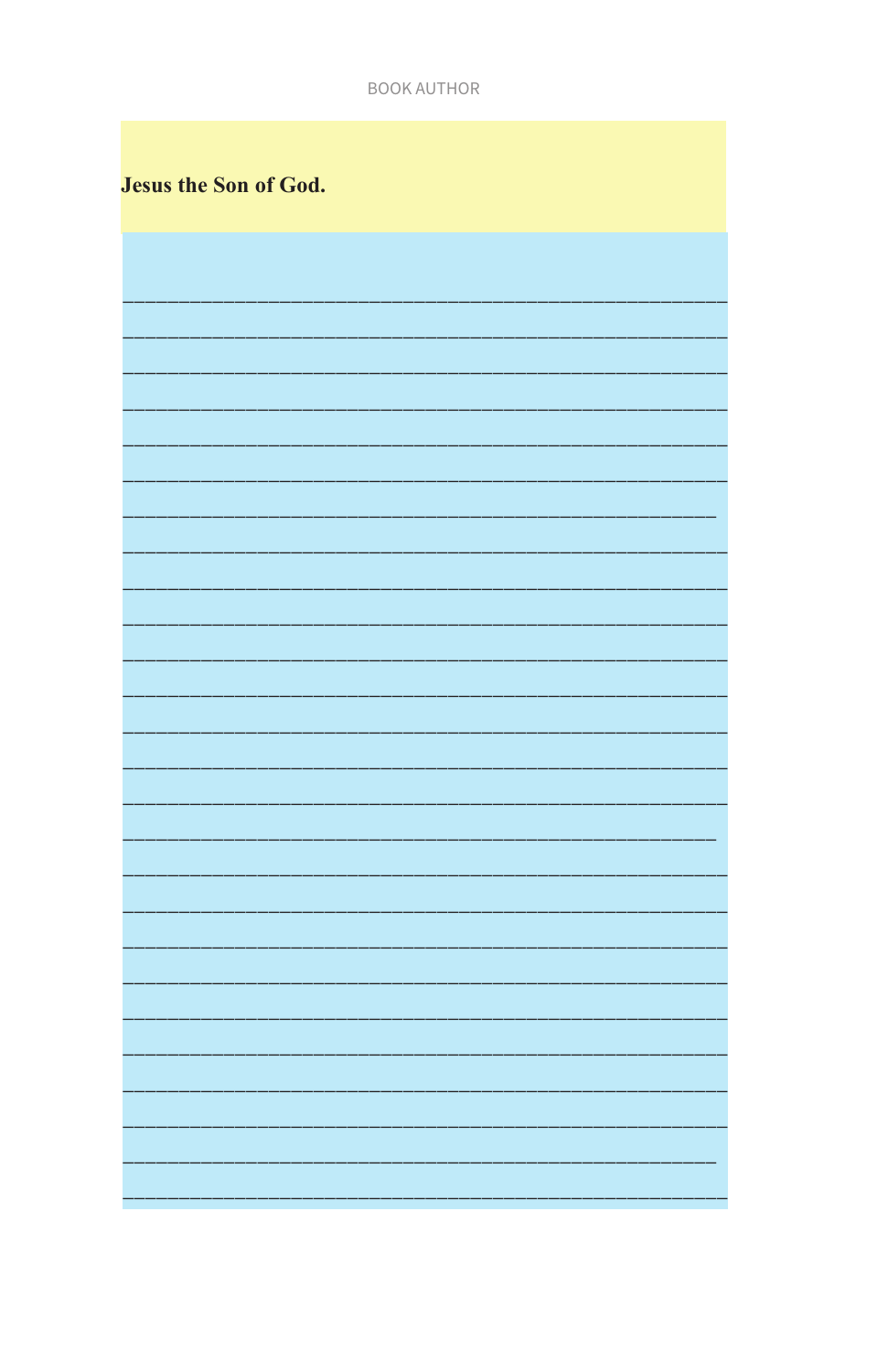# KIDS CORNER



# Who is in your family?

### **1. Have you ever really wanted to be close to someone?**

Family members resemble each other in a lot of ways. Maybe your eyes look just like your mom's, or you get your sense of humor from your dad. Our families influence who we are, and who our parents are determines much of our makeup. This was also true for Jesus, only in a much bigger way. When God declared from heaven that Jesus was His son, it revealed that Jesus' unique attributes didn't come from an earthly family, they came from his Heavenly Father. Jesus was not an ordinary person. His heritage was the King of the universe, which meant that He had royal blood running through His veins and divine nature just like His Father's.

But why was God's special, powerful, glorious son in that